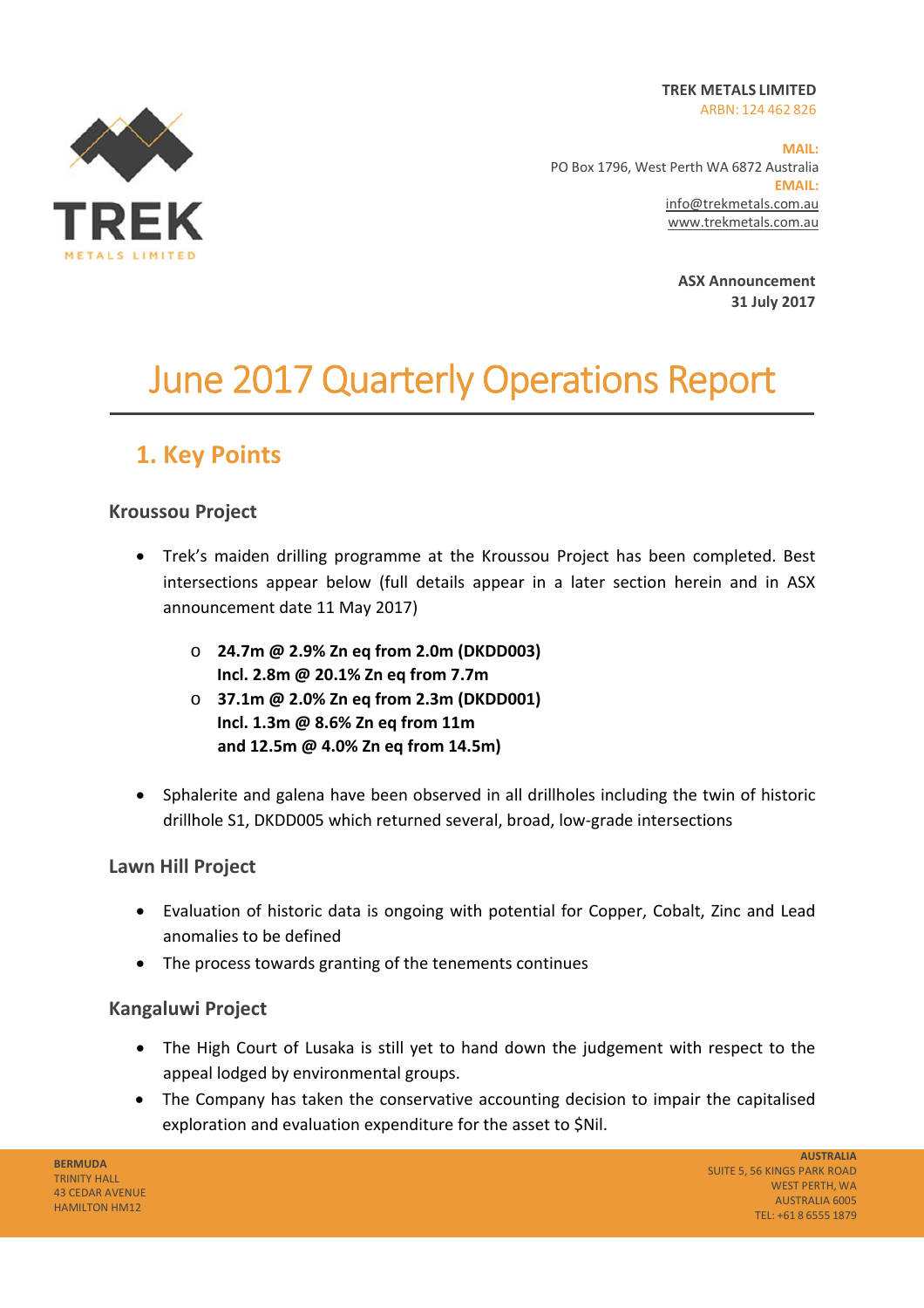## **1. Kroussou Project**

#### 1.1 Drilling

During the quarter, the company announced the results from the confirmation drilling programme conducted at the Dikaki Prospect (refer to ASX announcement dated 11 May 2017).

A full tabulation of all results appears at the conclusion of this section. The best results from the programme included:

- **24.7m @ 2.9% Zn eq from 2.0m (DKDD003) Incl. 2.8m @ 20.1% Zn eq from 7.7m**
- **37.1m @ 2.0% Zn eq from 2.3m (DKDD001) Incl. 1.3m @ 8.6% Zn eq from 11m and 12.5m @ 4.0% Zn eq from 14.5m**

In addition, the twin of S1 (DKDD005), a hole drilled historically for which assaying was not undertaken, returned several broad, low‐grade intersections. This is pivotal because it shows the mineralisation may be present within the broader Cotier Basin, meaning the entire basin is now a target for exploration.

The results highlight Kroussou's immense zinc‐lead potential and provides Trek with confidence that the historic drilling information is reliable and can be used to assist future targeting.

The drilling programme was designed to confirm the presence of near-surface zinc-lead mineralisation originally identified by the French Geological Survey (BRGM) as early as the 1960's and provide Trek with the confidence that the broader basin was a viable exploration target.

The work conducted by the French Geological Survey (BRGM) did not highlight the broader lower grade, zinc rich zone, as their assaying was lead focussed and restricted to visually obvious lead mineralisation (galena, the main lead ore sulphide mineral is very easy to see in hand specimen whereas sphalerite, the main zinc sulphide ore mineral is more difficult to identify). During the drilling programme, Trek engaged Perth based consultancy CSA Global to evaluate the drill core from Dikaki. CSA commented in their report, specifically referring to Dikaki that:

*"The recent results show that the mineralisation at Dikaki reaches potentially economic grade and thickness, and also highlights that the limited BRGM sampling has not adequately outlined the extent of mineralisation. As a result, the channel target at Dikaki is far from fully tested, while the scale of the target zone is substantial. Considering the low strip ratio, there may still be potential for a substantial body of low to moderate grade economic mineralisation at Dikaki…"* 

*"Mineralisation at Kroussou shows great lateral extent along the Cretaceous unconformity, over 30 kilometres in the project area, indicating that the basin was productive for zinc‐lead‐silver mineralising fluids and experienced a major focused fluid flow event of uncertain timing and trigger. The location of Kroussou coincides with a major right‐step relay and transform zone that would have acted to focus fluid flow out of the basin onto the rift‐shoulder basin high, with additional focus provided by pinch out of basin aquifer units.* 

**BERMUDA** TRINITY HALL 43 CEDAR AVENUE HAMILTON HM12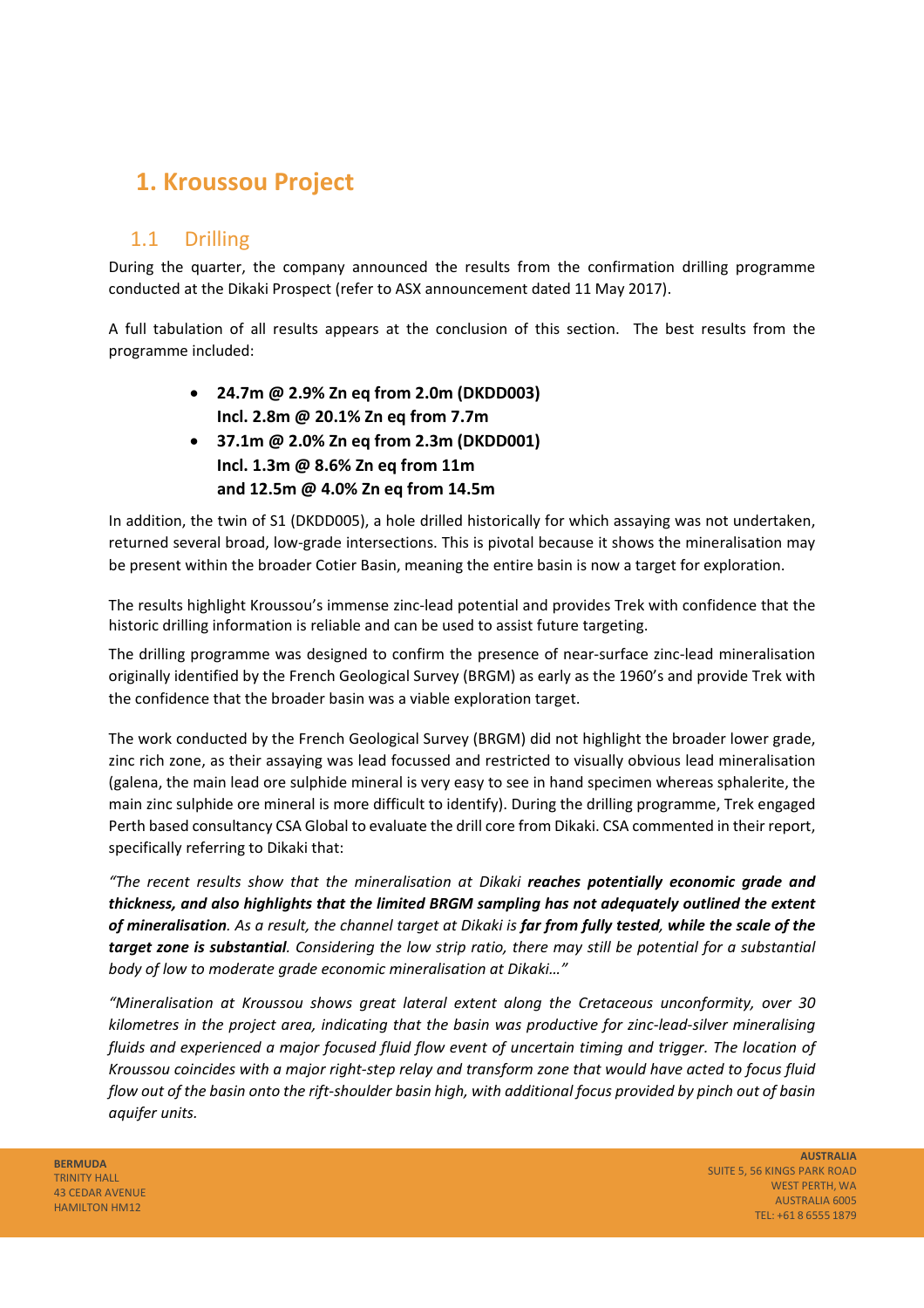*High‐grade mineralisation is hosted in coarse clean high‐energy clastic sediments deposited in palaeochannels in the embayments, as well as replacing lacustrine carbonate rocks. Low‐grade halo mineralisation extends through the clastic stratigraphy with zinc more widely distributed than lead. Mineralisation is characterised by replacement of carbonate cement‐and open‐space fill in clean clastic units and subsidiary replacement of dolostone horizons. Chemistry and mineralogy are simple, characterised by Zn‐Pb‐Ag with anomalous Cu, with generally low‐iron sphalerite and associated with marcasite. The gangue is calcite and locally barite with no dolomite."* 

| <b>Hole ID</b> | <b>Easting</b><br>(WGS84 32S)* | <b>Northing</b><br>(WGS84 32S)* | <b>RL</b> | Dip/Azimuth | <b>Max</b><br><b>Depth</b> | From (m) | To (m) | <b>Interval</b> | Zn eq $(\%)$ | Zn(%)   | Pb (%)  |
|----------------|--------------------------------|---------------------------------|-----------|-------------|----------------------------|----------|--------|-----------------|--------------|---------|---------|
| DKDD001        | 640,275                        | 9,832,165                       | 91        | $-90/000$   | 39.4                       | 2.3      | 39.4   | 37.1            | 2.1          | $1.1\,$ | $1.2$   |
|                | Including                      |                                 |           |             |                            | 11.0     | 12.3   | 1.3             | 8.6          | 4.9     | 4.5     |
|                | and                            |                                 |           |             |                            | 14.5     | 27     | 12.5            | 4.0          | 2.1     | 2.4     |
| DKDD002        | 639,467                        | 9,832,559                       | 90        | $-90/000$   | 47                         | 2.0      | 29.8   | 27.8            | 1.0          | 0.6     | 0.4     |
|                | Including                      |                                 |           |             |                            | 5.5      | 6.4    | 0.9             | 5.0          | 1.2     | 4.6     |
| DKDD003        | 639,704                        | 9,832,495                       | 102       | $-90/000$   | 42.2                       | 2.0      | 26.7   | 24.7            | 2.9          | 0.9     | 2.5     |
|                | Including                      |                                 |           |             |                            | 7.7      | 10.5   | 2.8             | 20.1         | 4.3     | 20.2    |
| DKDD004        | 638,206                        | 9,832,501                       | 71        | $-90/000$   | 49.87                      | 2.0      | 27.9   | 25.9            | 0.6          | 0.5     | 0.1     |
| DKDD005        | 637,305                        | 9,832,491                       | 64        | $-90/000$   | 137.85                     | 17       | 30     | 13              | 0.8          | 0.7     | 0.1     |
|                | and                            |                                 |           |             |                            | 72.4     | 120    | 47.7            | $0.3 +$      | 0.2     | 0.1     |
| DKDD006        | 639,782                        | 9,832,466                       | 94        | $-90/000$   | 25.75                      | 2.2      | 25.8   | 23.6            | 0.7          | 0.5     | 0.2     |
|                | Including                      |                                 |           |             |                            | 16.2     | 18.6   | 2.4             | 3.6          | 2.3     | 1.5     |
| DKDD007        | 640,075                        | 9,832,349                       | 93        | $-90/000$   | 27.7                       | 2.9      | 26.3   | 23.4            | 0.9          | 0.7     | 0.1     |
|                | Including                      |                                 |           |             |                            | 5.4      | 10.7   | 5.3             | 1.9          | 1.7     | 0.3     |
| DKDD008        | 640,330                        | 9,832,164                       | 77        | $-90/000$   | 39.55                      | 3.0      | 36.8   | 33.8            | 1.6          | 0.8     | 1.0     |
|                | Including                      |                                 |           |             |                            | 19       | 30.5   | 11.5            | 3.8          | 1.6     | 2.6     |
| DKDD009        | 639,782                        | 9,832,471                       | 94        | $-90/000$   | 41.45                      | 7.1      | 31.5   | 24.4            | 0.8          | 0.6     | 0.2     |
|                | Including                      |                                 |           |             |                            | 15.2     | 18.2   | 3.0             | 2.1          | $1.2$   | $1.0\,$ |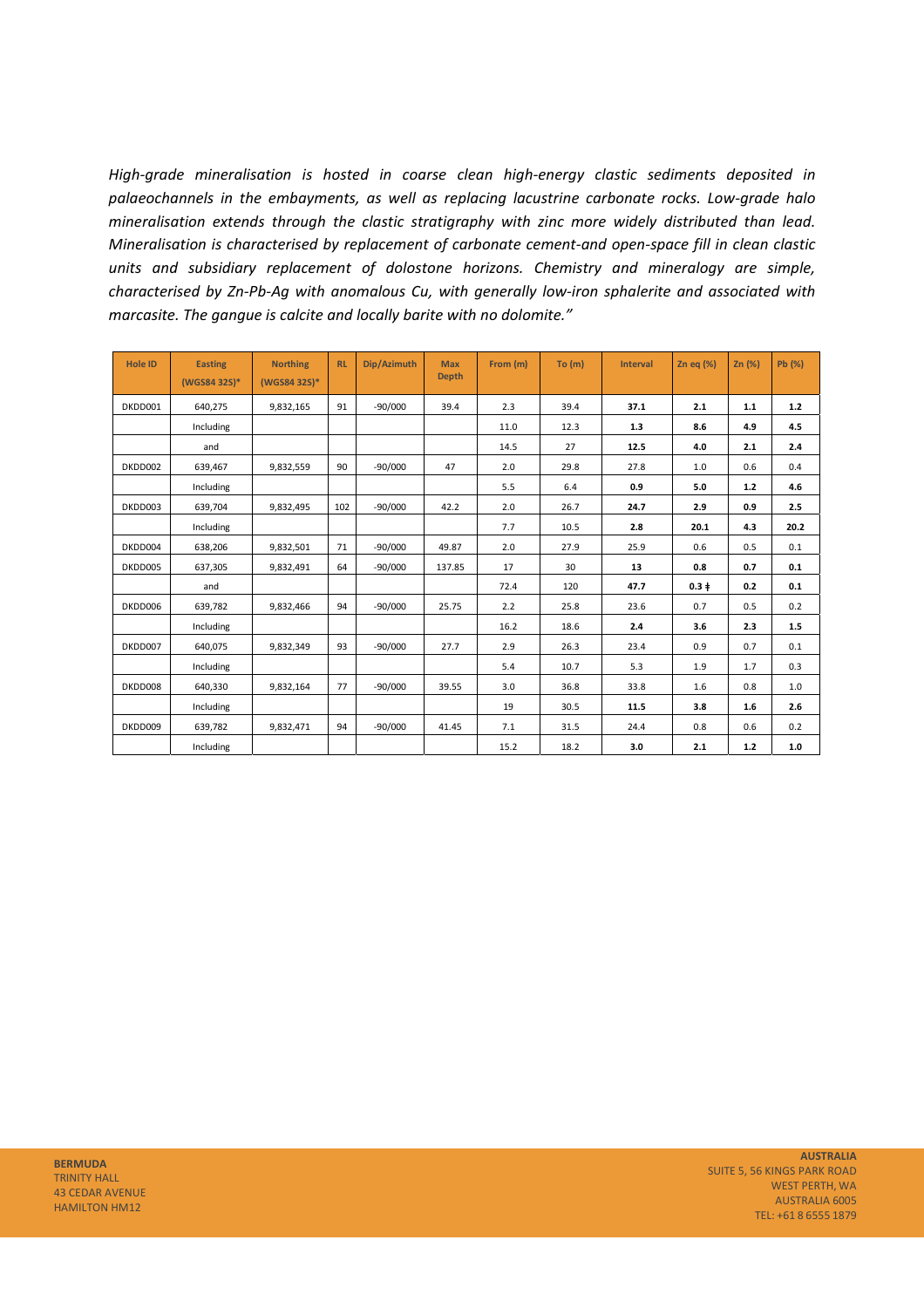

Figure 1: Dikaki Prospect historic and recent drillholes



Figure 2: The Priority 1 target region identified for surface geochemical sampling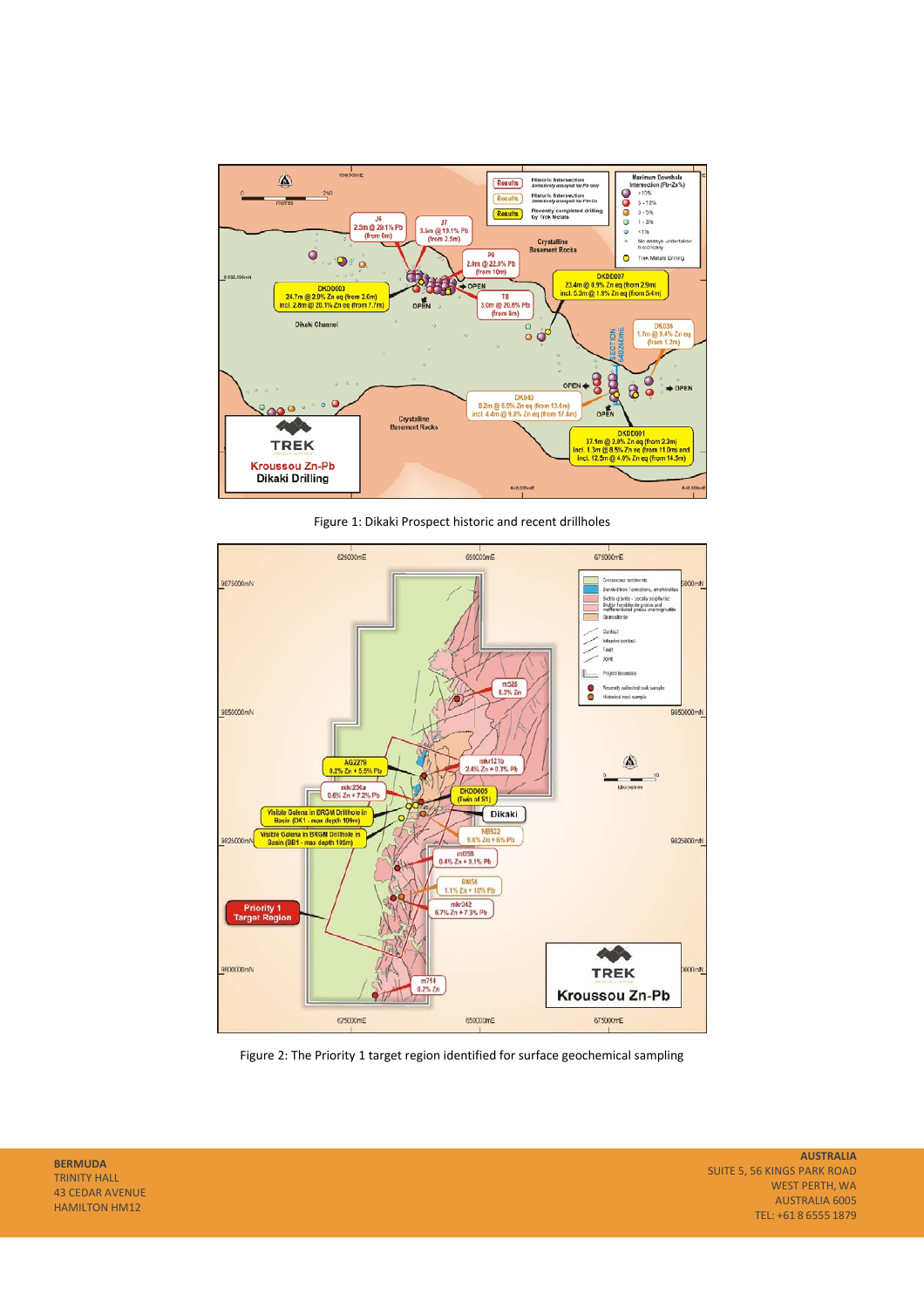### 1.2 Continuing Exploration

Trek now plans to continue exploring the Dikaki Prospect in order to further scope out the mineralisation discovered to date. The higher‐grade zones are still open in most directions and present an excellent opportunity as near surface targets.

In conjunction with this work, ground based geophysics (IP/EM) will be used in order to establish its effectiveness in directly detecting the sulphide rich mineralised zones.

Additional surface sampling throughout the Dikaki channel will also be completed as part of the broader regional survey that is underway. Sampling is expected to be finalised during the next quarter. It is hoped that subsequent target definition will allow for drilling to commence either late 2017 or early 2018.

### 1.3 Intention to Exercise Option

As announced on 11 May 2017, Trek intends to exercise its option to earn up to 70% of the Kroussou Project. Details of the proposed joint venture are currently being negotiated with Battery Minerals Limited (ASX:BAT).

## **2. Lawn Hill Project**

### 2.1 Evaluation of Historic Exploration

Trek is continuing to evaluate the historic data available for the Lawnhill Project (Figure 3). The geology across much of the Project area is very similar to that which hosts the Walford Creek Project (see Aeon Minerals ASX:AML), across the border in Queensland approximately 30km to the east.

The available historic dataset contains, among other information, assays related to regional stream sediment sampling that may indicate anomalies for Copper, Cobalt Zinc and Lead. The processing of this dataset is ongoing.

### 2.2 Tenement Applications

The process of negotiating access arrangements to allow for the grant of the Lawn Hill Project tenure is ongoing. This process is expected to continue for the remainder of 2017.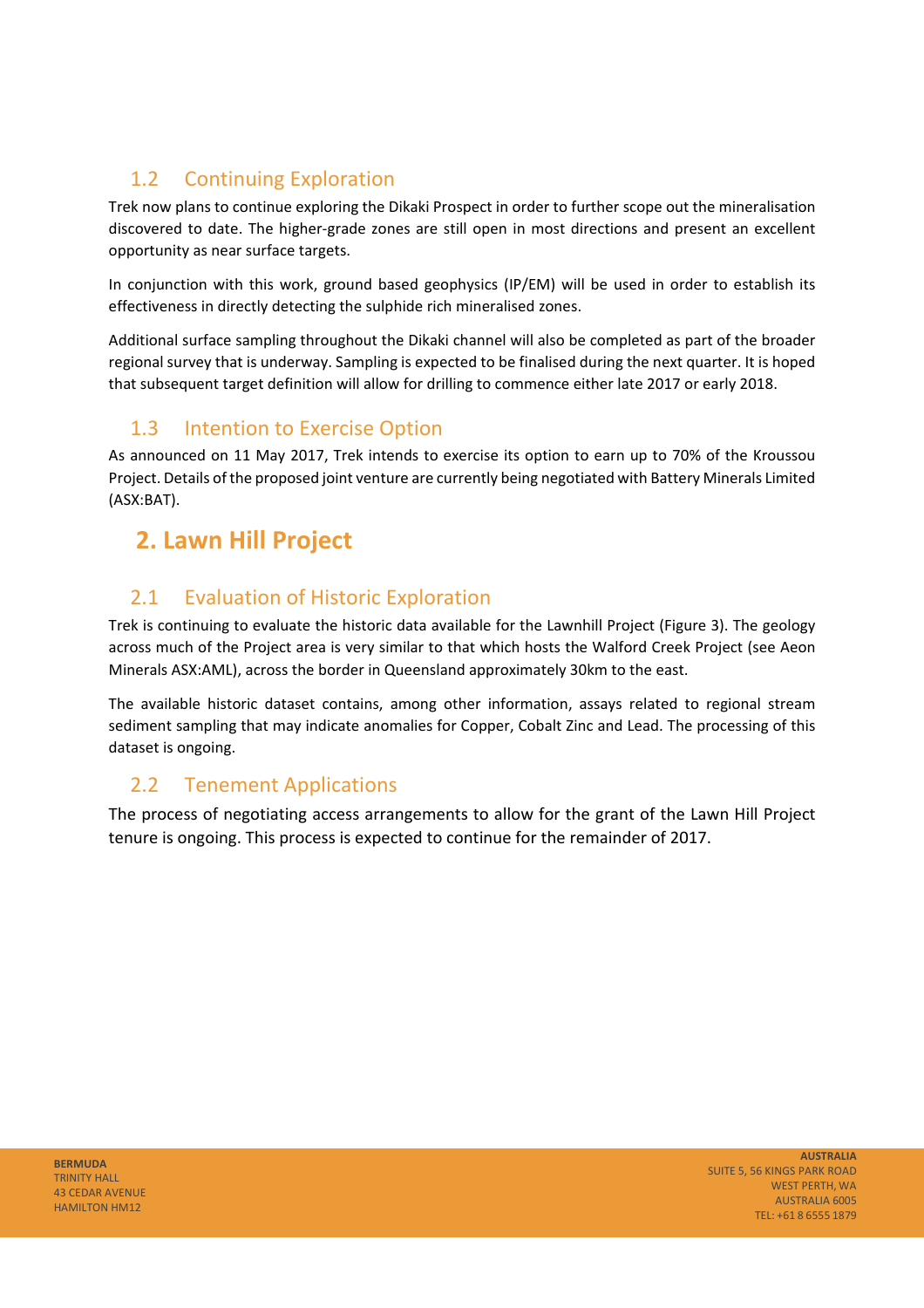

Figure 3: Trek's emerging Lawnhill Project in the Northern Territory is prospective for Copper, Cobalt, Zinc and Lead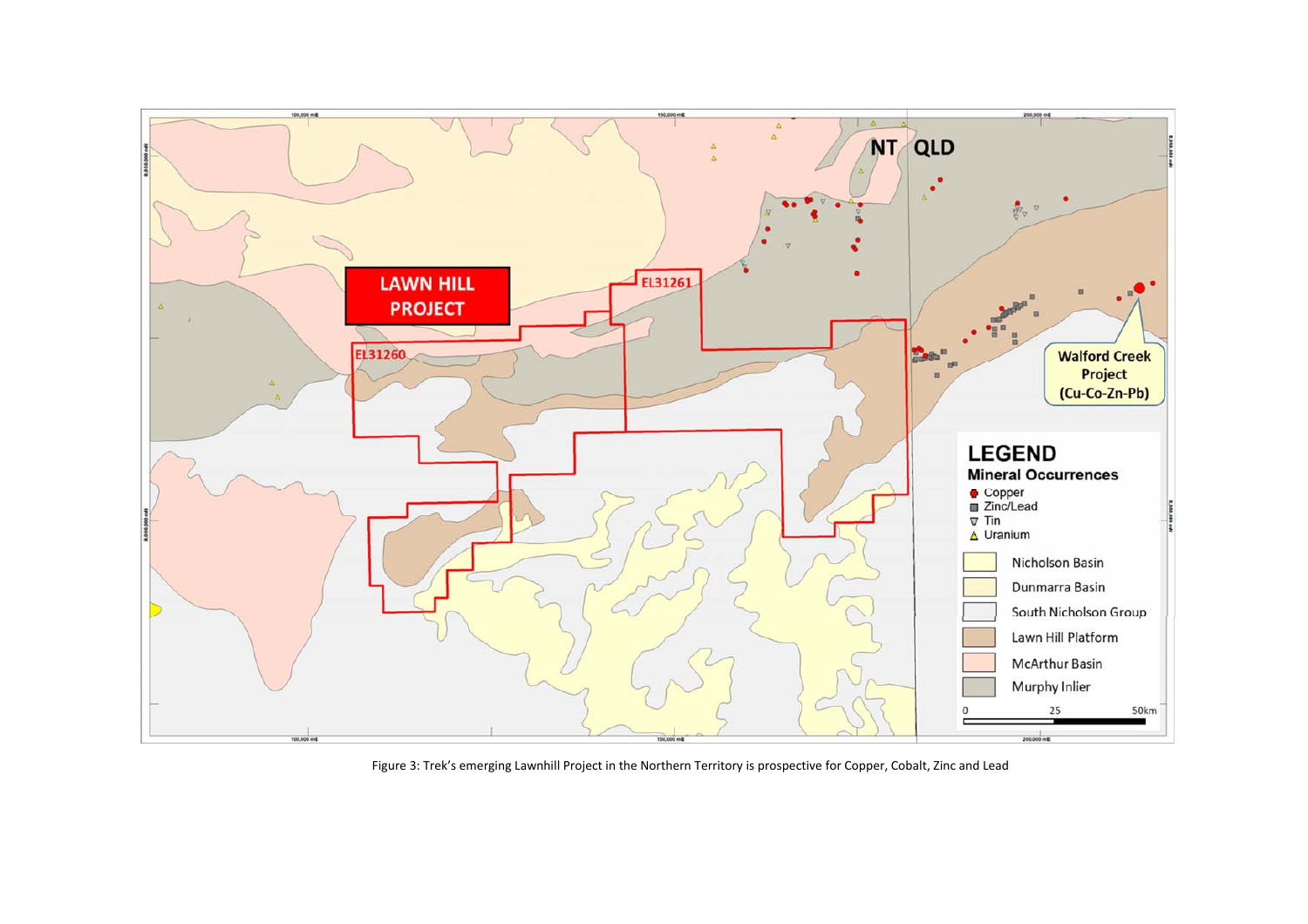## **3. Kangaluwi Copper Project**

### 3.1 Court Case

The Company is awaiting written judgement by the Judge of the Lusaka High Court on the appeal lodged by organisations associated with the conservation movement in Zambia on 17 January 2014 against the decision of the Minister of Lands, Natural Resources and Environment Protection to approve the Company's 100% owned Kangaluwi Copper Project. The stay of execution remains in place pending the outcome of the appeal against the Minister's decision.

TKM continues to lobby to have the decision handed down, however, the Board has determined that it is unlikely that this situation will be resolved in the near term and has taken the conservative accounting decision to impair the capitalised exploration and evaluation expenditure for this asset to \$Nil.

TKM is currently evaluating its options with respect to the divestment of this Project.

### **4. Corporate**

### 4.1 Fund Raising & Annual General Meeting

On 20 July 2017 the Company announced that it had received commitments from new and existing sophisticated and professional investors to raise \$1.8 million (before costs, facilitated by Longreach Capital) through the issue of 72 million new fully paid ordinary shares at an issue price of 2.5 cents per share. In a strong signal of support, Trek's major shareholder IMC Group will participate in the placement and will retain an approximate 39% interest in the Company.

The maximum number of new shares that will be issued pursuant to the placement is 80 million new fully paid ordinary shares at an issue price of 2.5 cents per share (**Placement Shares**). The Placement Shares will be subject to shareholder approval, which will be sought at Trek's Annual General Meeting to be held on 7 August 2017. A notice of meeting and addendum to the notice of this meeting were released on 21 July 2017 and 28 July 2017 respectively.

Funds raised are to be utilised as follows:

- Exercise option payment to Battery Minerals Limited (ASX:BAT) of US\$240,000
- Advancement of exploration activities at Kroussou Project, including:
	- o surface and geophysical sampling;
		- o access clearing and drill site preparation; and
		- o first pass drilling of new targets.
- Aboriginal heritage negotiations for the Lawnhill Project
- Evaluation of new project opportunities
- General working capital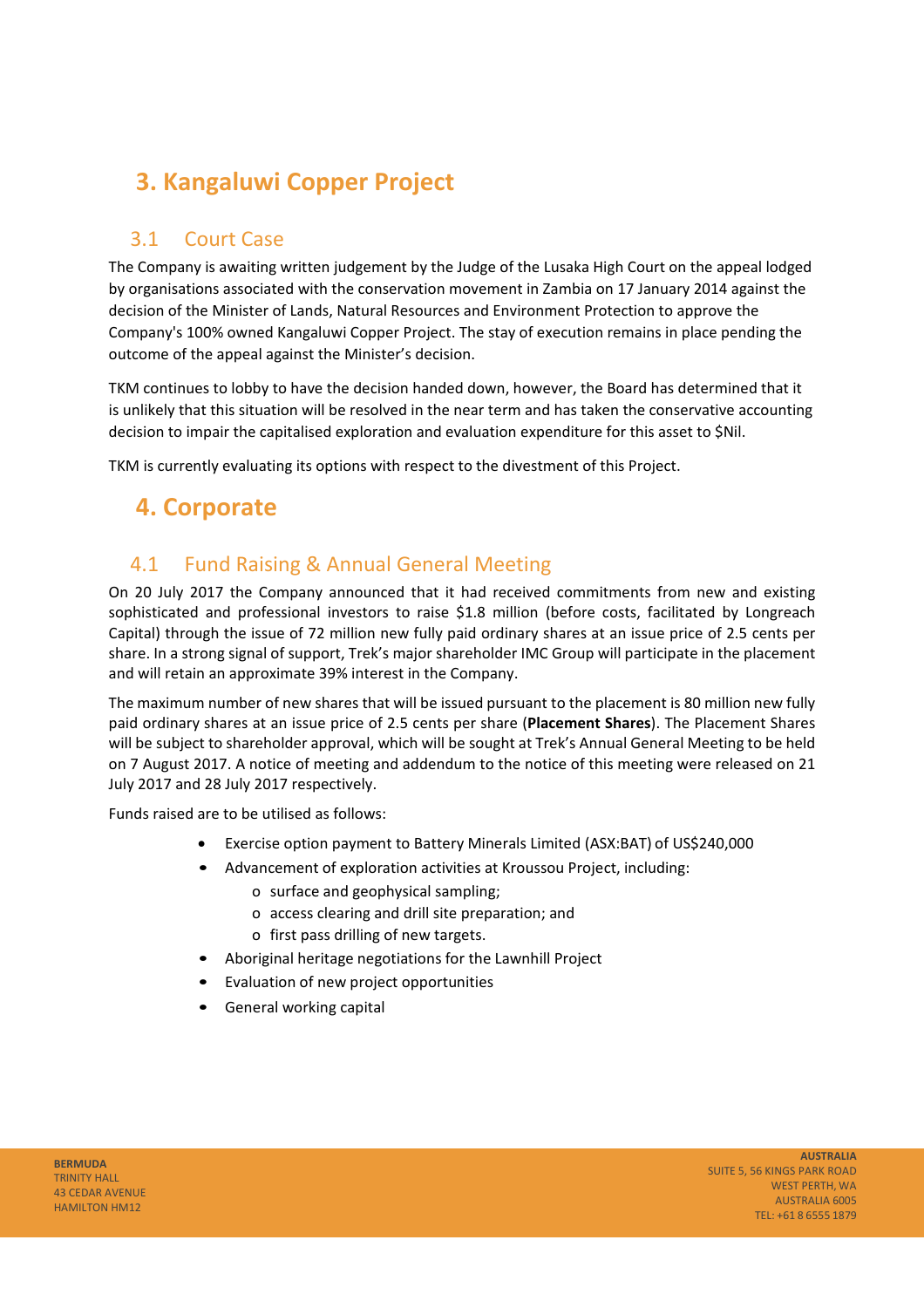## **5. Tenements**

| <b>Tenement</b>      | <b>Holder</b>                    | <b>Last Qtr Interest</b> | <b>Current Qtr Interest</b> |
|----------------------|----------------------------------|--------------------------|-----------------------------|
| G4-569               | <b>Select Explorations Gabon</b> | 0%                       | 0%                          |
| (Gabon)              | SA (Wholly owned                 | (Option agreement        |                             |
|                      | subsidiary of Battery            | to enter into JV to      |                             |
|                      | Minerals Limited)                | earn up to 70%)          |                             |
| G4-588               | <b>Select Explorations Gabon</b> | 0%                       | 0%                          |
|                      | SA (Wholly owned                 | (Option agreement        |                             |
|                      | subsidiary of Battery            | to enter into JV to      |                             |
|                      | Minerals Limited)                | earn up to 70%)          |                             |
| EL31260 (appl.)      | <b>TM Resources</b>              | 100%                     | 100%                        |
| (Northern Territory) | (100% owned subsidiary)          |                          |                             |
| EL31261 (appl.)      | <b>TM Resources</b>              | 100%                     | 100%                        |
| (Northern Territory) | (100% owned subsidiary)          |                          |                             |
| 15547-HQ-LML         | Mwembeshi Resources              | 100%                     | 100%                        |
| (Zambia)             | (100% owned subsidiary)          |                          |                             |
| 13170-HQ-LPL         | Cheowa Resources                 | 49%                      | 49%                         |
| (Zambia)             | (Incorporated JV-51%             |                          |                             |
|                      | Glencore 49% TKM)                |                          |                             |
| 13171-HQ-LPL         | Cheowa Resources                 | 49%                      | 49%                         |
| (Zambia)             | (Incorporated JV-51%)            |                          |                             |
|                      | Glencore 49% TKM)                |                          |                             |
| 8573-HQ-LPL          | Cheowa Resources                 | 49%                      | 49%                         |
| (Zambia)             | (Incorporated JV-51%             |                          |                             |
|                      | Glencore 49% TKM)                |                          |                             |

#### **COMPETENT PERSONS STATEMENT**

*The information in this report that relates to exploration results is based on information compiled by Mr Bradley Drabsch, Member of the Australian Institute of Geoscientists ("AIG") and Managing Director of Trek Metals Limited. Mr Drabsch has sufficient experience which is relevant to the style of mineralisation and type of deposit under consideration and to the activity that is being undertaken to qualify as a competent person as defined in the JORC Code 2012. Mr Drabsch consents to the inclusion in the report of the matters based on the information in the form and context in which it appears.*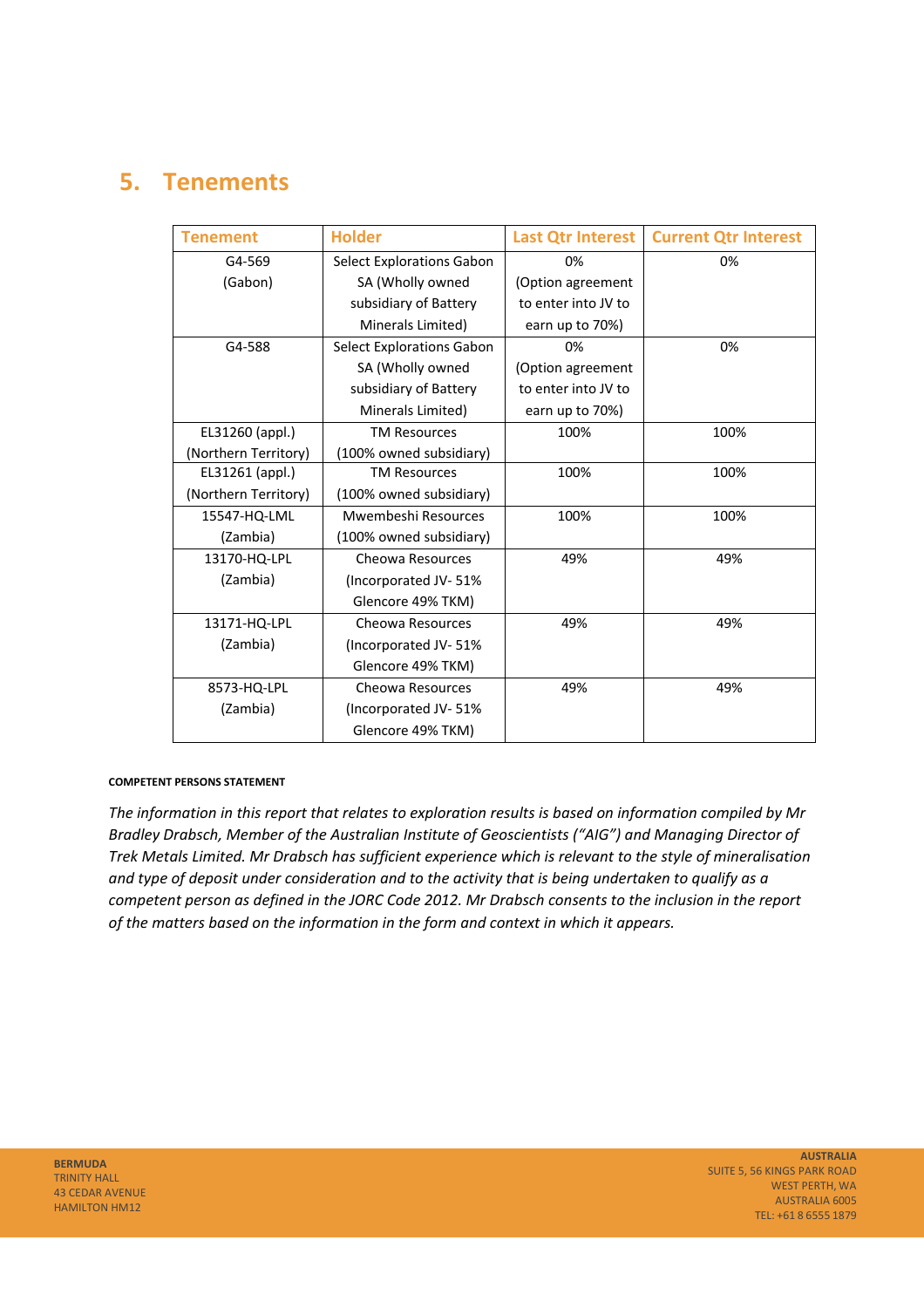*Rule 5.5* 

## **Appendix 5B**

## **Mining exploration entity and oil and gas exploration entity quarterly report**

| Name of entity      |                                   |
|---------------------|-----------------------------------|
| TREK METALS LIMITED |                                   |
| <b>ARBN</b>         | Quarter ended ("current quarter") |
| 124 462 826         | 30 JUNE 2017                      |

|     | Consolidated statement of cash flows*                                  | <b>Current quarter</b><br><b>\$US'000</b> | Year to date<br>(3 months) |
|-----|------------------------------------------------------------------------|-------------------------------------------|----------------------------|
|     | * Trek Metals Limited has changed its presentation<br>currency to USD. |                                           | <b>\$US'000</b>            |
| 1.  | Cash flows from operating activities                                   |                                           |                            |
| 1.1 | Receipts from customers                                                |                                           |                            |
| 1.2 | Payments for                                                           |                                           |                            |
|     | exploration & evaluation<br>(a)                                        | (158)                                     | (158)                      |
|     | development<br>(b)                                                     |                                           |                            |
|     | production<br>(c)                                                      |                                           |                            |
|     | staff costs<br>(d)                                                     | (56)                                      | (56)                       |
|     | administration and corporate costs<br>(e)                              | (49)                                      | (49)                       |
| 1.3 | Dividends received (see note 3)                                        |                                           |                            |
| 1.4 | Interest received                                                      |                                           |                            |
| 1.5 | Interest and other costs of finance paid                               |                                           |                            |
| 1.6 | Income taxes paid                                                      |                                           |                            |
| 1.7 | Research and development refunds                                       |                                           |                            |
| 1.8 | Other (provide details if material)                                    |                                           |                            |
| 1.9 | Net cash from / (used in) operating                                    |                                           |                            |
|     | activities                                                             | (263)                                     | (263)                      |

| 2.  | Cash flows from investing activities |  |
|-----|--------------------------------------|--|
| 2.1 | Payments to acquire:                 |  |
|     | property, plant and equipment<br>(a) |  |
|     | tenements (see item 10)<br>(b)       |  |
|     | investments<br>(C)                   |  |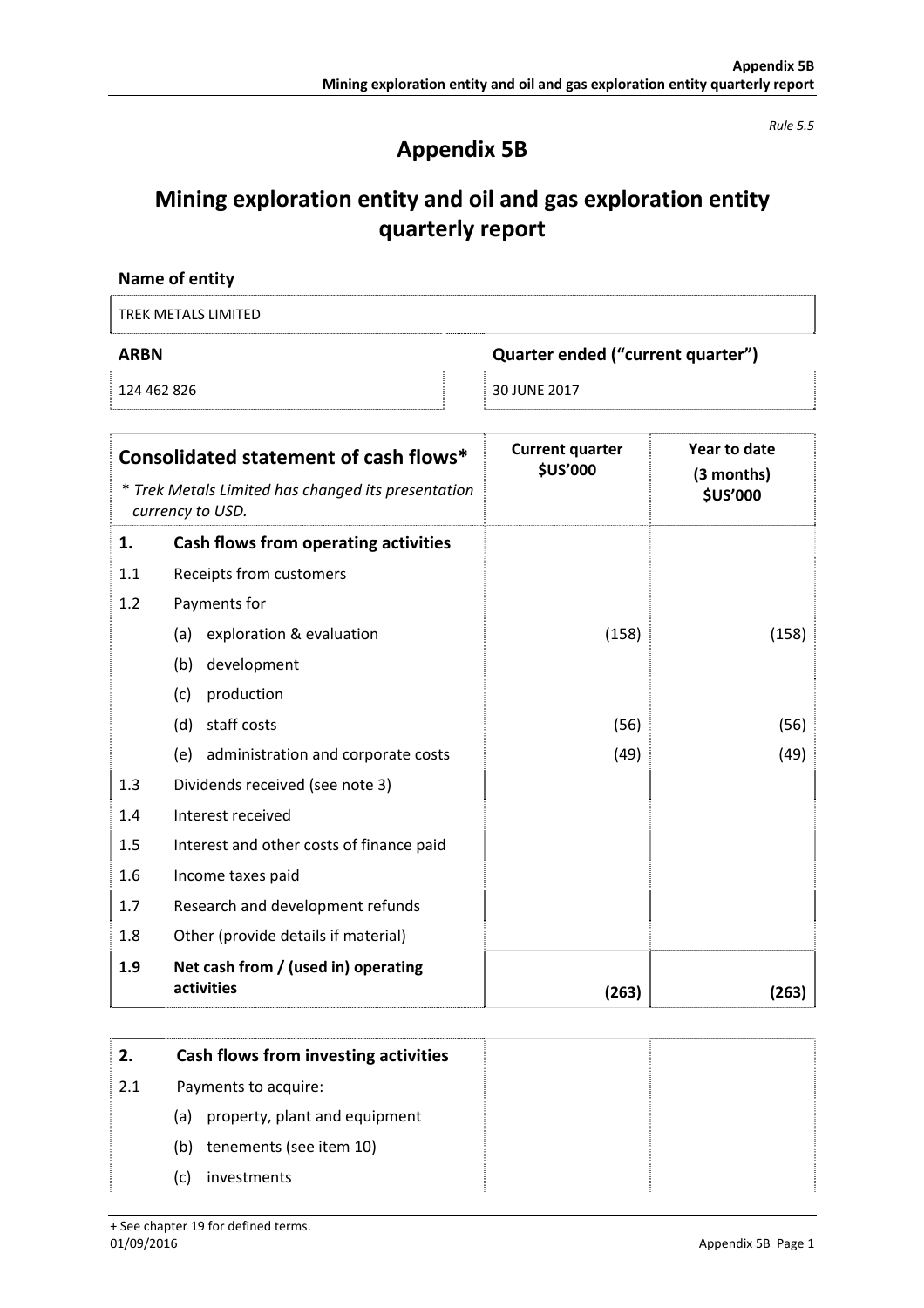|     | Consolidated statement of cash flows*<br>* Trek Metals Limited has changed its presentation<br>currency to USD. | <b>Current quarter</b><br><b>\$US'000</b> | Year to date<br>(3 months)<br><b>\$US'000</b> |
|-----|-----------------------------------------------------------------------------------------------------------------|-------------------------------------------|-----------------------------------------------|
|     | other non-current assets<br>(d)                                                                                 |                                           |                                               |
| 2.2 | Proceeds from the disposal of:                                                                                  |                                           |                                               |
|     | property, plant and equipment<br>(a)                                                                            |                                           |                                               |
|     | tenements (see item 10)<br>(b)                                                                                  |                                           |                                               |
|     | (c)<br>investments                                                                                              |                                           |                                               |
|     | other non-current assets<br>(d)                                                                                 |                                           |                                               |
| 2.3 | Cash flows from loans to other entities                                                                         |                                           |                                               |
| 2.4 | Dividends received (see note 3)                                                                                 |                                           |                                               |
| 2.5 | Other (provide details if material)                                                                             |                                           |                                               |
| 2.6 | Net cash from / (used in) investing<br>activities                                                               |                                           |                                               |

| 3.   | Cash flows from financing activities                                           |      |      |
|------|--------------------------------------------------------------------------------|------|------|
| 3.1  | Proceeds from issues of shares                                                 |      | 0    |
| 3.2  | Proceeds from issue of convertible notes                                       |      |      |
| 3.3  | Proceeds from exercise of share options                                        |      |      |
| 3.4  | Transaction costs related to issues of<br>shares, convertible notes or options | (12) | (12) |
| 3.5  | Proceeds from borrowings                                                       |      |      |
| 3.6  | Repayment of borrowings                                                        |      |      |
| 3.7  | Transaction costs related to loans and<br>borrowings                           |      |      |
| 3.8  | Dividends paid                                                                 |      |      |
| 3.9  | Other (provide details if material)                                            |      |      |
| 3.10 | Net cash from / (used in) financing<br>activities                              | (12) | (12) |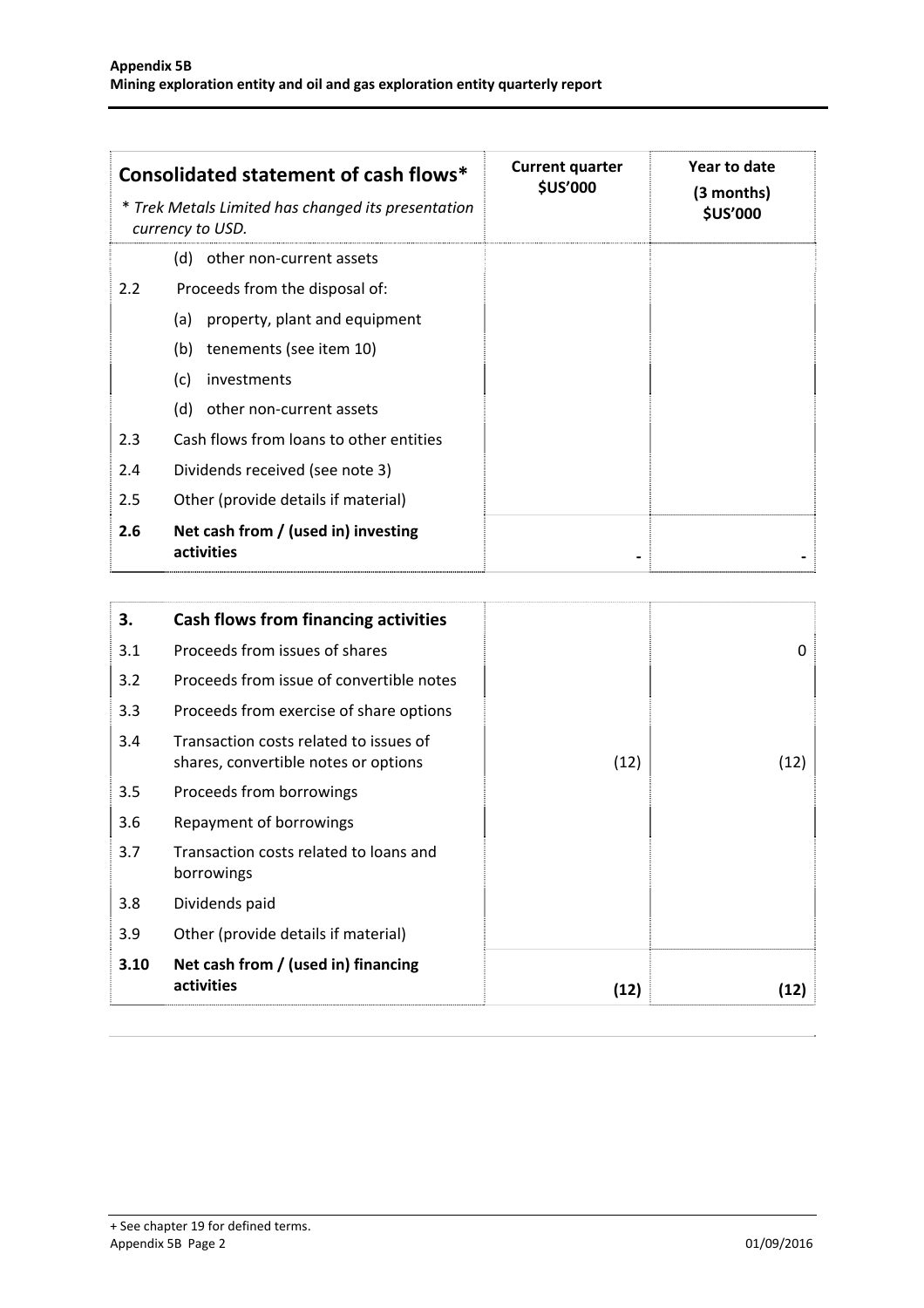|     | Consolidated statement of cash flows*<br>* Trek Metals Limited has changed its presentation<br>currency to USD. | <b>Current quarter</b><br><b>\$US'000</b> | Year to date<br>(3 months)<br><b>\$US'000</b> |
|-----|-----------------------------------------------------------------------------------------------------------------|-------------------------------------------|-----------------------------------------------|
| 4.  | Net increase / (decrease) in cash and<br>cash equivalents for the period                                        |                                           |                                               |
| 4.1 | Cash and cash equivalents at beginning of<br>period                                                             | 438                                       | 438                                           |
| 4.2 | Net cash from / (used in) operating<br>activities (item 1.9 above)                                              | (263)                                     | (263)                                         |
| 4.3 | Net cash from $/$ (used in) investing<br>activities (item 2.6 above)                                            |                                           |                                               |
| 4.4 | Net cash from $/$ (used in) financing<br>activities (item 3.10 above)                                           | (12)                                      | (12)                                          |
| 4.5 | Effect of movement in exchange rates on<br>cash held                                                            | 7                                         | 7                                             |
| 4.6 | Cash and cash equivalents at end of<br>period                                                                   | 170                                       | 170                                           |

| 5.  | <b>Reconciliation of cash and cash</b><br>equivalents<br>at the end of the quarter (as shown in the<br>consolidated statement of cash flows) to<br>the related items in the accounts | <b>Current quarter</b><br><b>\$US'000</b> | <b>Previous quarter</b><br><b>\$US'000</b> |
|-----|--------------------------------------------------------------------------------------------------------------------------------------------------------------------------------------|-------------------------------------------|--------------------------------------------|
| 5.1 | <b>Bank balances</b>                                                                                                                                                                 | 155                                       | 423                                        |
| 5.2 | Call deposits                                                                                                                                                                        | 15                                        | 15                                         |
| 5.3 | <b>Bank overdrafts</b>                                                                                                                                                               |                                           |                                            |
| 5.4 | Other (provide details)                                                                                                                                                              |                                           |                                            |
| 5.5 | Cash and cash equivalents at end of<br>quarter (should equal item 4.6 above)                                                                                                         | 170                                       | 438                                        |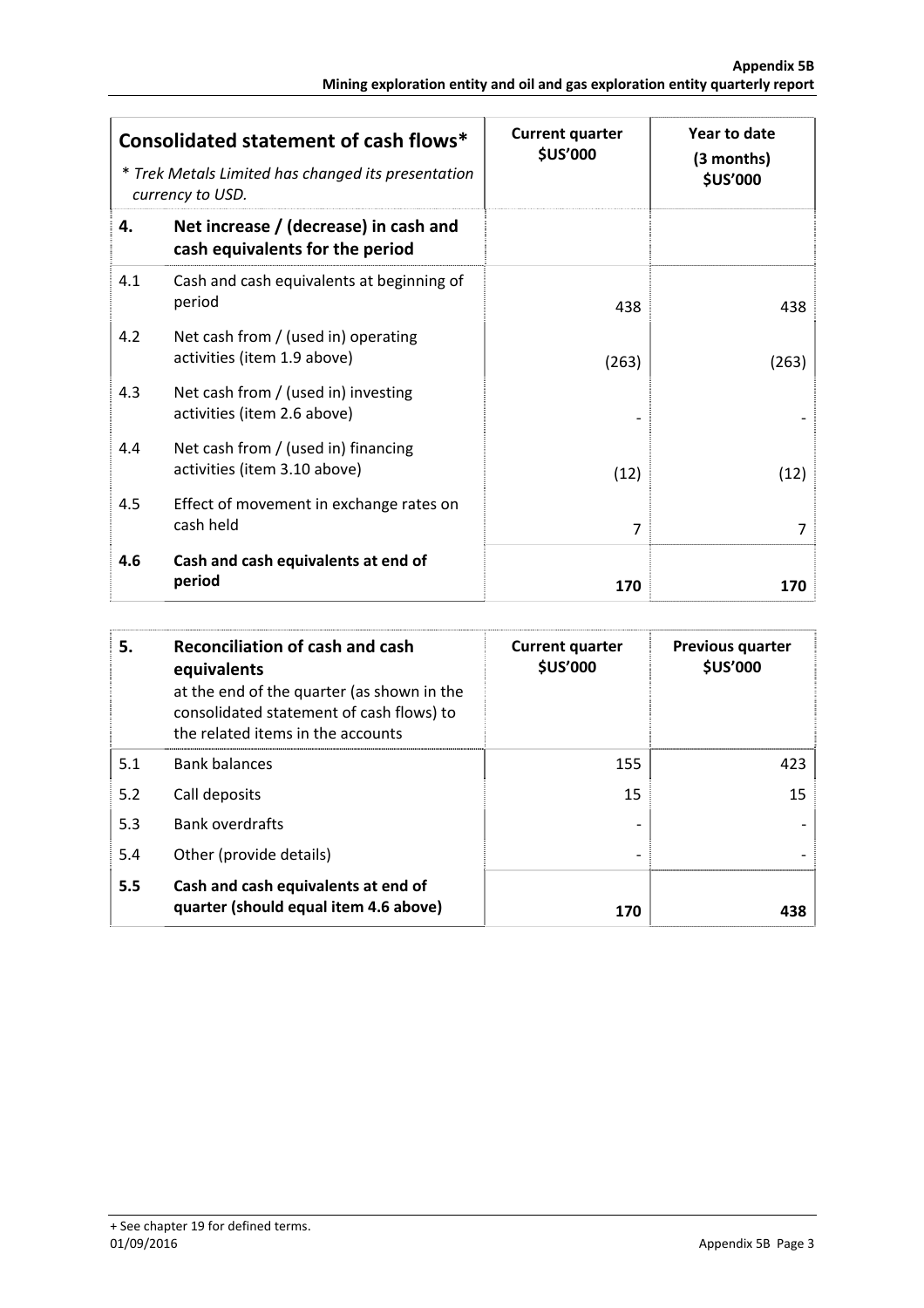#### **6.** Payments to directors of the entity and their associates

- 6.1 Aggregate amount of payments to these parties included in item 1.2  $\vert$  40
- 6.2 Aggregate amount of cash flow from loans to these parties included in item 2.3
- 6.3 Include below any explanation necessary to understand the transactions included in items 6.1 and 6.2

Payment of Director fees

#### **7. Payments to related entities of the entity and their associates**

- 7.1 Aggregate amount of payments to these parties included in  $\blacksquare$ item 1.2  $\blacksquare$
- 7.2 Aggregate amount of cash flow from loans to these parties included in item 2.3
- 7.3 Include below any explanation necessary to understand the transactions included in items 7.1 and 7.2

#### **8. Financing facilities available** *Add notes as necessary for an understanding of the position*

8.1 Loan facilities

‐

- 8.2 Credit standby arrangements
- 8.3 Other (please specify)
- 8.4 Include below a description of each facility above, including the lender, interest rate and whether it is secured or unsecured. If any additional facilities have been entered into or are proposed to be entered into after quarter end, include details of those facilities as well.

**Total facility amount at quarter end \$US'000** 

| <b>Current quarter</b><br><b>\$US'000</b> |
|-------------------------------------------|
| 40                                        |
|                                           |

**Current quarter \$US'000** 

**Amount drawn at quarter end \$US'000**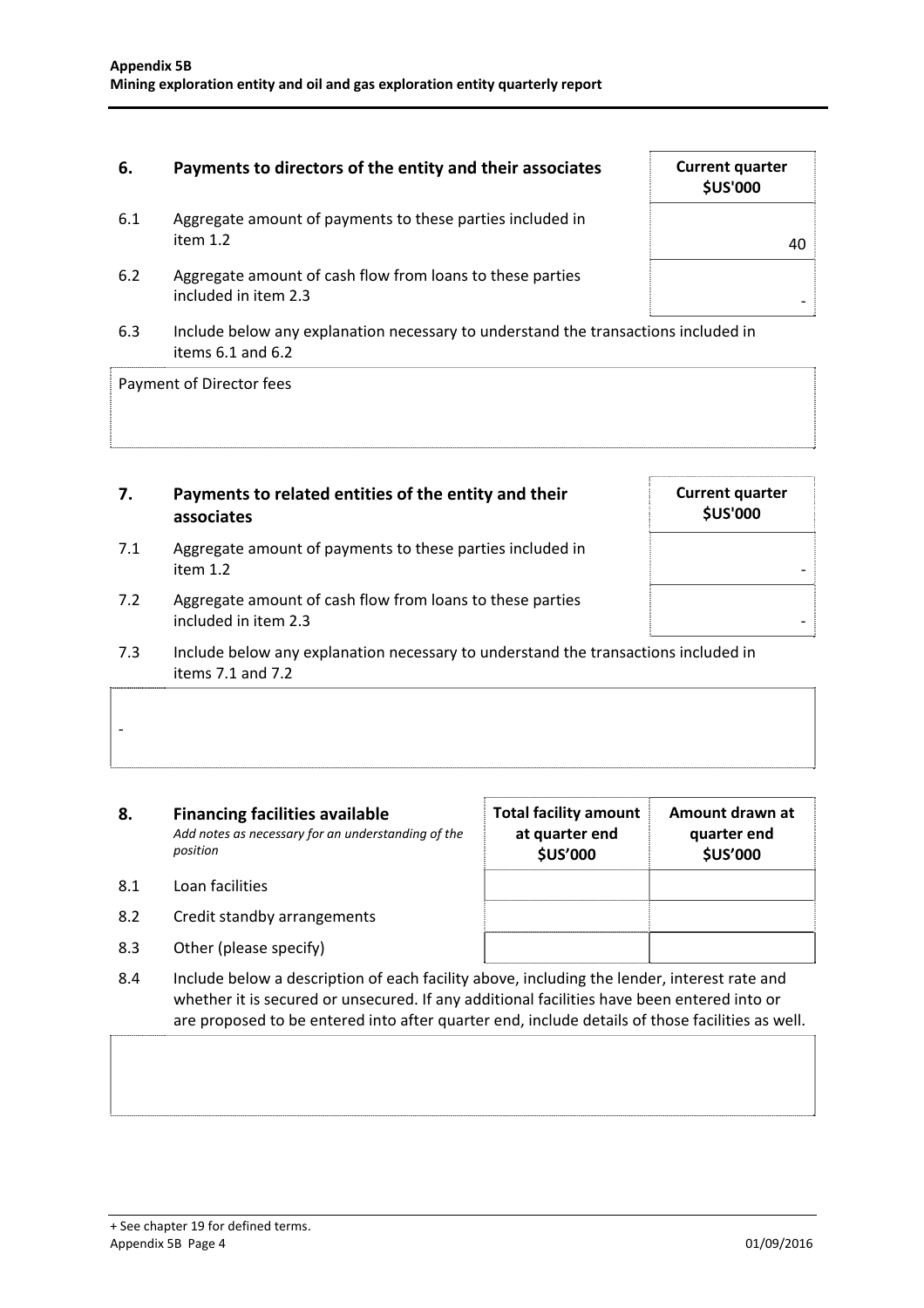| 9.  | <b>Estimated cash outflows for next quarter</b> | <b>\$US'000</b> |
|-----|-------------------------------------------------|-----------------|
| 9.1 | Exploration and evaluation                      | 166             |
| 9.2 | Development                                     | 240             |
| 9.3 | Production                                      |                 |
| 9.4 | Staff costs                                     | 43              |
| 9.5 | Administration and corporate costs              | 81              |
| 9.6 | Other (provide details if material)             |                 |
|     | capital raising costs<br>-                      | 83              |
| 9.7 | <b>Total estimated cash outflows</b>            | 613             |

| 10.  | <b>Changes in</b><br>tenements<br>(items $2.1(b)$ and<br>$2.2(b)$ above)                          | <b>Tenement</b><br>reference<br>and<br><b>location</b> | <b>Nature of interest</b> | <b>Interest</b><br>at<br>beginning<br>of quarter | <b>Interest</b><br>at end of<br>quarter |
|------|---------------------------------------------------------------------------------------------------|--------------------------------------------------------|---------------------------|--------------------------------------------------|-----------------------------------------|
| 10.1 | Interests in mining<br>tenements and<br>petroleum tenements<br>lapsed, relinquished<br>or reduced |                                                        |                           |                                                  |                                         |
| 10.2 | Interests in mining<br>tenements and<br>petroleum tenements<br>acquired or increased              |                                                        |                           |                                                  |                                         |

#### **Compliance statement**

- 1 This statement has been prepared in accordance with accounting standards and policies which comply with Listing Rule 19.11A.
- 2 This statement gives a true and fair view of the matters disclosed.

Vigchmidt

Company Secretary

Sign here: ............................................................ Date: 31 July 2017

Print name: Nerida Schmidt

#### **Notes**

1. The quarterly report provides a basis for informing the market how the entity's activities have been financed for the past quarter and the effect on its cash position. An entity that wishes to